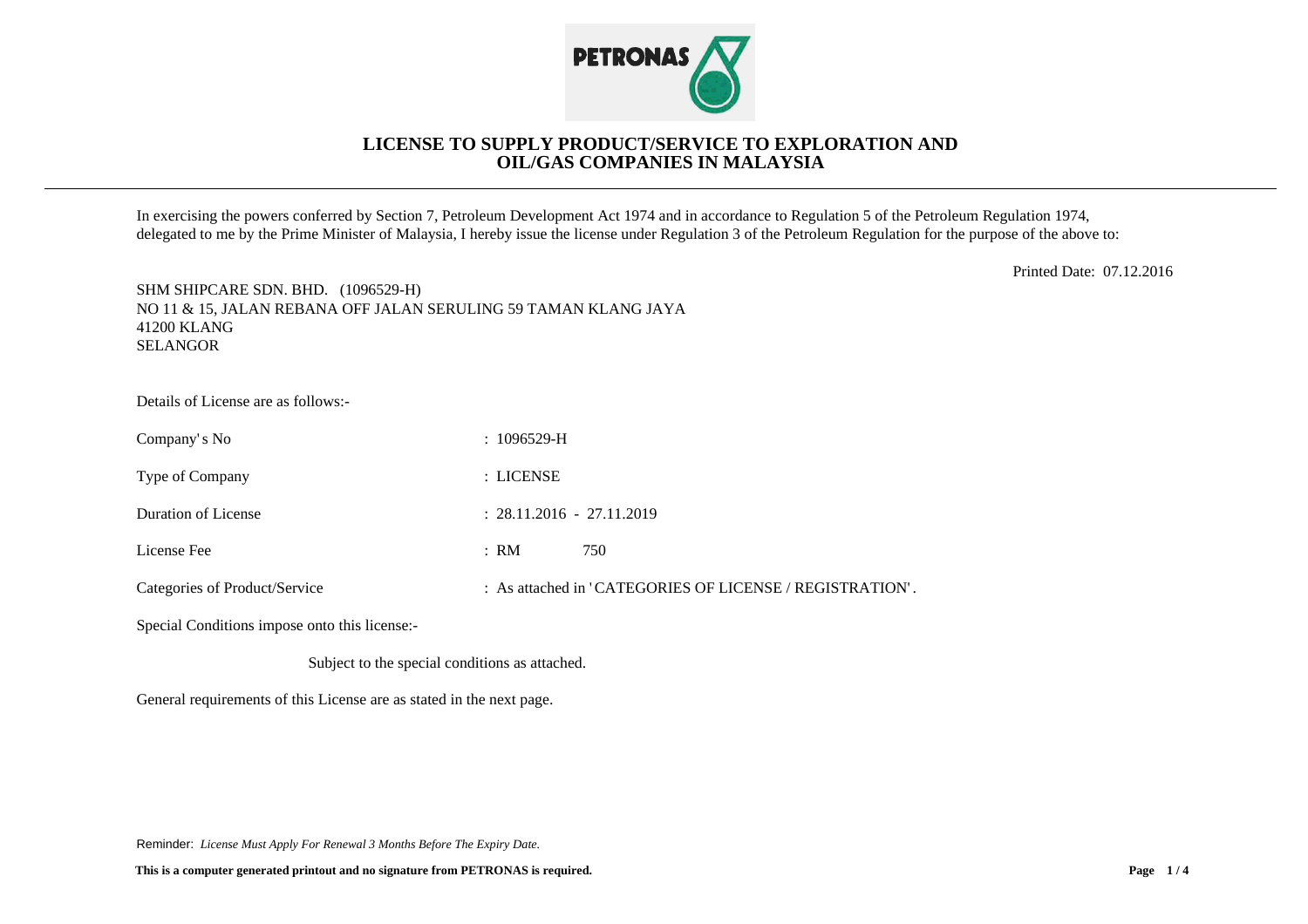

## **PETRONAS LICENSE GENERAL CONDITIONS**

- 1. Company is required to register, obtain a license, permit or authorization from the relevant authority to carry out the services or supply of product or material used in company's operation and activities;
- 2. This license is not transferable to any company/other party;
- 3. This license will be revoked if the company is found to be in the process of liquidation, winding-up or dissolution;
- 4. Company shall inform PETRONAS on any changes related to company's position such as equity ownership, board of directors and management staff within **fourteen (14) days**. Failure to do so can result in revoke of License;
- 5. Company should take immediate action to adhere to the special conditions imposed as stated in the appendix of the PETRONAS license certificate and to inform PETRONAS on the progress of this action;
- 6. Company is not allowed to take another company as principal, agent, sub-contractor or otherwise to provide any service or supply of any facility, fittings or equipment on its behalf without prior written consent from PETRONAS:
- 7. Company shall allow PETRONAS representatives for inspection visit / site / company audit and review / copy of documents and interviewing employees and related parties;
- 8. This License must be shown to PETRONAS's officers when it is required for inspection;
- 9. This License is only valid for services and supply of products as stated in the appendix of the PETRONAS license certificate;
- 10. This company can be penalised if in PETRONAS' opinion, it has conducted one or more of the following;
	- a. Failed to execute the award job until completion.
	- b. Failed to perform a contractual obligation or any other obligation under the law to partners, principals, agents, sub-contractors and others.
	- c. Received garnishee order.
	- d. Facing bankruptcy action.
	- e. Cannot be traced through the last address.
- f. Sub-contract work to another contractor without written permission from PETRONAS.
- g. Reject any contract or tender awarded.
- h. Entering or accepting contract or tender during the license suspension period.
- i. Provide false, inaccurate or misleading information.
- j. Does not follow tender's regulations and ethics including but not only limited to sending poison-pen letters, bribing or lobbying.
- k. Engaged in any impropriate activities with this License.
- 11. According to Act 9, Petroleum Acts 1974, a person who initiate or continue any business or continue providing services as mentioned in Act 3 without a license or do not comply with any condition of the license is committing a crime and can be fined not exceeding RM50,000.00 (Fifty Thousand Ringgit) or imprisonment for a period not more than two (2) years or both and in respect of each continuous crime, it is subject to further fine of RM1,000.00 (One Thousand Ringgit) for every one (1) day or any part of one (1) day which the offense continues after the first conviction is recorded;
- 12. This approval is not an agreement/guarantee that your company will be called to participate in a tender or quotation of PETRONAS or its subsidiaries;
- 13. The company either by itself, through its employees, directors, agents or its employees;
	- a. Not allow to use the logo of the PETRONAS's oil drop or the word "PETRONAS" or use any mark, logo or words or wearing typeface, font, which resembles the appearance or colour trademarks owned or used by PETRONAS or its subsidiaries ("the PETRONAS trademarks") in any form whether in printing materials, websites or hand board; and
	- b. Not allow to perform any act or in any way either directly or indirectly admits that it is a partner or have any connection/relationship with PETRONAS and/or its subsidiaries, UNLESS AND EXCEPT company is allowed to use reference [Company] is licensed by PETRONAS [No. license], under Act 3 Petroleum Act 1974.
- 14. This License may be revoked, suspended or blacklisted at any time if any of the above conditions, general conditions of PETRONAS license and registration and any other conditionsset in PETRONAS License and Registration General Guidelines are not fulfilled.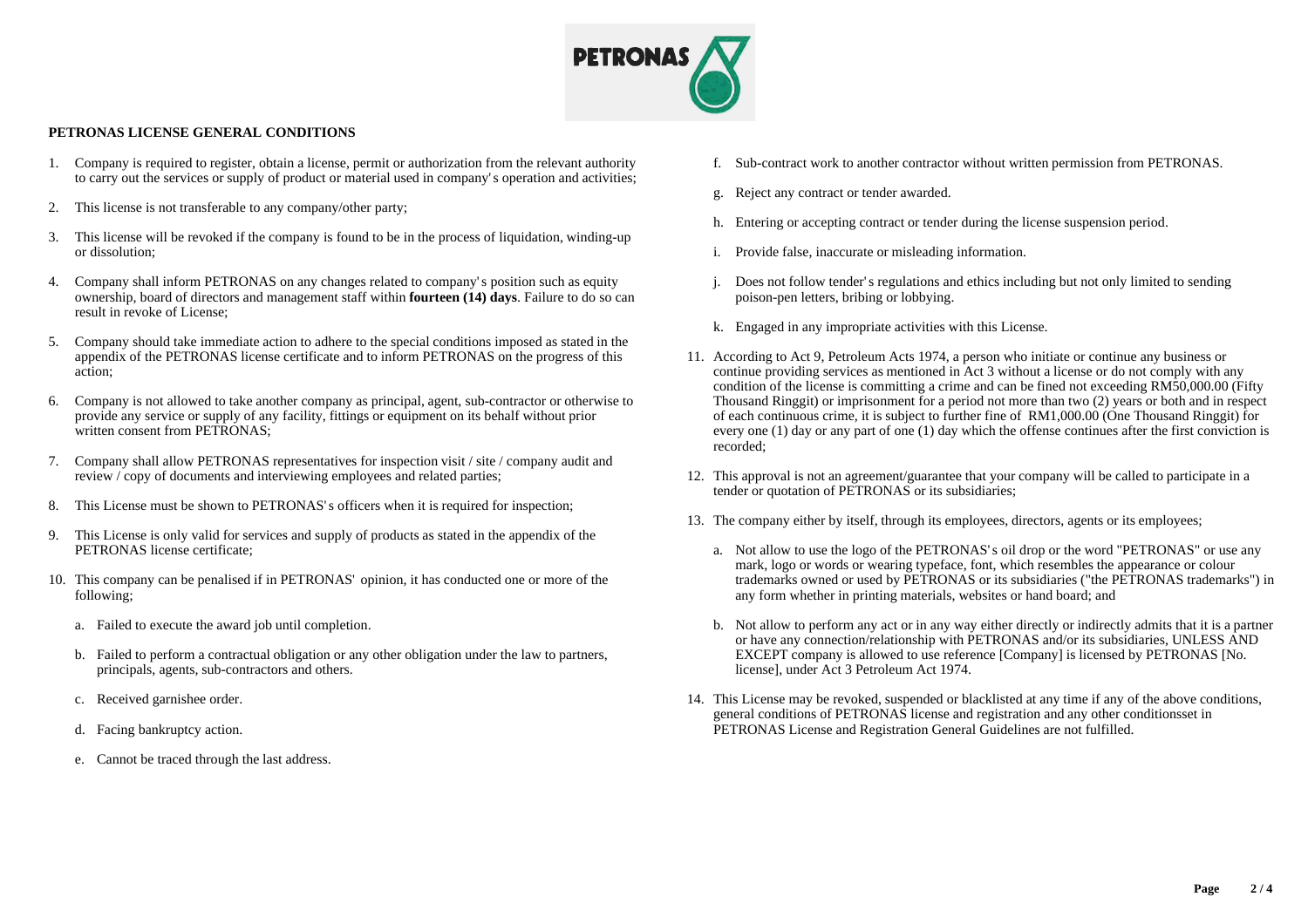

| <b>COMPANY'S NAME</b> | : SHM SHIPCARE SDN, BHD. (1096529-H) |
|-----------------------|--------------------------------------|
| <b>LICENSE NO</b>     | : 1096529-H                          |
| <b>LICENSE PERIOD</b> | $: 28.11.2016 - 27.11.2019$          |

## CATEGORIES OF LICENSE / REGISTRATION

|     | <b>APPROVED LICENSE CATEGORIES</b>                                                                                                                                                                                                                       |                          |                                          |                                |                    |  |  |  |
|-----|----------------------------------------------------------------------------------------------------------------------------------------------------------------------------------------------------------------------------------------------------------|--------------------------|------------------------------------------|--------------------------------|--------------------|--|--|--|
| L/R | <b>Service / Supplier Code</b>                                                                                                                                                                                                                           | <b>Mode of Operation</b> | <b>Principal Name</b><br>(If Applicable) | <b>Approval Date /</b><br>Time | <b>Expiry Date</b> |  |  |  |
| L   | PM1060000<br>MECHANICAL- MARINE ACCESSORIES (PM1050100, PM1050200,<br>PM1050400, PM1050500, PM1050600, PM1050700, PM1060100, PM1060200, PM1060300,<br>PM2010000, PM2030000, PM2040100, PM2040300 & PM2040400 reclass to PM1060000<br>Marine Accessories) | <b>DEALER</b>            | <b>NOT APPLICABLE</b>                    | 28.11.2016<br>12:25:40         | 27.11.2019         |  |  |  |
| L   | PS1040400<br>SAFETY&PROTECT SYST-FIRE FIGHTING EQUIP -PORTABLE EXTINGUISHER<br>(PS1040200 - CO2 reclass to PS1040400)                                                                                                                                    | <b>DEALER</b>            | <b>NOT APPLICABLE</b>                    | 28.11.2016<br>12:12:27         | 27.11.2019         |  |  |  |
| L   | PS1040500<br>SAFETY&PROTECT SYST-FIRE FIGHTING EQUIP -FIRE HOSE & ANCILLARIES                                                                                                                                                                            | <b>DEALER</b>            | <b>NOT APPLICABLE</b>                    | 28.11.2016<br>12:12:27         | 27.11.2019         |  |  |  |
| L   | PS1040600<br>HEALTH, SAFETY&ENVIRONMENT SYST-FIRE FIGHTING EQUIP-FIRE SUIT                                                                                                                                                                               | <b>DEALER</b>            | NOT APPLICABLE                           | 28.11.2016<br>12:12:27         | 27.11.2019         |  |  |  |
| L   | PS1040700<br>HEALTH, SAFETY&ENVIRONMENT SYST-FIRE FIGHTING EOUIP-FOAM<br><b>COMPOUND</b>                                                                                                                                                                 | <b>DEALER</b>            | NOT APPLICABLE                           | 28.11.2016<br>12:12:27         | 27.11.2019         |  |  |  |
| l L | PS1040900<br>HEALTH, SAFETY&ENVIRONMENT SYST-FIRE FIGHTING EOUIP-FIRE BLANKETS                                                                                                                                                                           | <b>DEALER</b>            | <b>NOT APPLICABLE</b>                    | 28.11.2016<br>12:25:00         | 27.11.2019         |  |  |  |
| L   | PS1041400<br>HEALTH, SAFETY&ENVIRONMENT SYST-FIRE FIGHTING EQUIP-FIRE<br><b>SUPPRESSION AGENT</b>                                                                                                                                                        | <b>DEALER</b>            | NOT APPLICABLE                           | 28.11.2016<br>12:25:01         | 27.11.2019         |  |  |  |
| L   | PS1050101<br>HEALTH, SAFETY&ENVIRONMENT SYST-PROTECT EQUIP-PERSONAL<br>PROTECTION EQUIPMENT -GENERAL EQUIPMENT                                                                                                                                           | <b>DEALER</b>            | <b>NOT APPLICABLE</b>                    | 28.11.2016<br>12:25:01         | 27.11.2019         |  |  |  |
| L   | PS1050102<br>HEALTH, SAFETY&ENVIRONMENT SYST-PROTECT EQUIP-PERSONAL<br>PROTECTION EQUIPMENT -SPECIALIZED EQUIPMENT                                                                                                                                       | <b>DEALER</b>            | <b>NOT APPLICABLE</b>                    | 28.11.2016<br>12:25:01         | 27.11.2019         |  |  |  |
| L   | PS1050200<br>SAFETY&PROTECT SYST-PROTECT EQUIP-EYE WASH STATION&SHOWER                                                                                                                                                                                   | <b>DEALER</b>            | <b>NOT APPLICABLE</b>                    | 28.11.2016<br>12:25:41         | 27.11.2019         |  |  |  |
| L   | PS1050300<br>SAFETY&PROTECT SYST-PROTECT EQUIP-A60/AO WINDOWS                                                                                                                                                                                            | <b>DEALER</b>            | <b>NOT APPLICABLE</b>                    | 28.11.2016<br>12:25:41         | 27.11.2019         |  |  |  |
| L   | PS1050400<br>HEALTH, SAFETY&ENVIRONMENT SYST-PROTECT EQUIP-SELF CONTN BREATH<br><b>APPARATS</b>                                                                                                                                                          | <b>DEALER</b>            | <b>NOT APPLICABLE</b>                    | 28.11.2016<br>12:25:01         | 27.11.2019         |  |  |  |